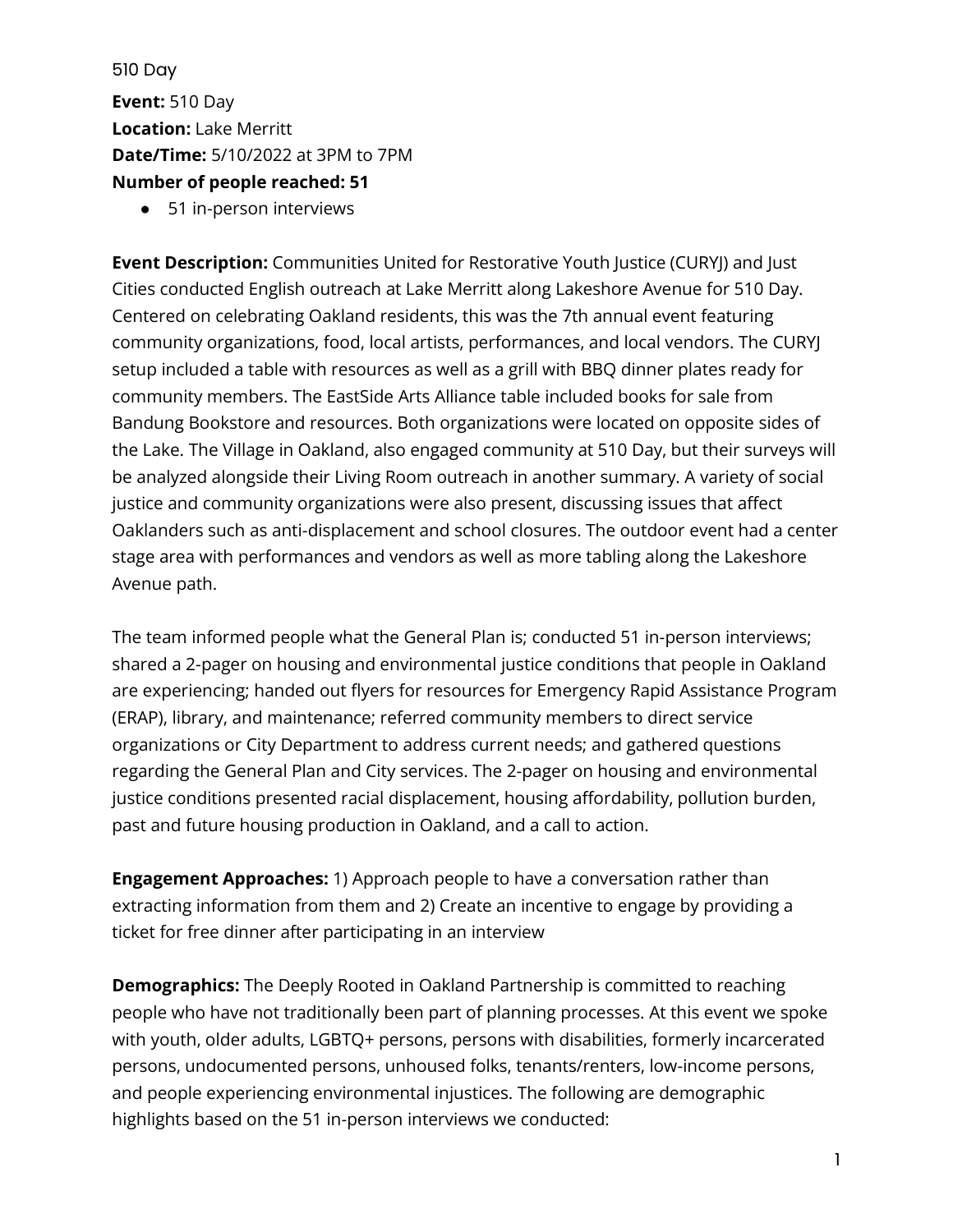- **Race/Ethnicity:** Majority are Black (37%), Hispanic or Latino (22%), and White (13%). *See Table 1 below for more information.*
- **Age:** Most of the people we spoke with are between the ages of 25-34 (20%). *See Table 2 below for more information.*
- **Gender:** Most of the people we spoke with are male (47%). S*ee Table 3 below for more information.*
- **Housing:** Most are renters (43%), homeowners (17%), or live in shared housing (11%). S*ee Table 4 below for more information.*
- **Disability:** People shared having a mobility impairment (2%), mental health (10%) disorder, and a learning disability (4%). Se*e Table 5 below for more information.*
- **Annual Personal Income:** Most have an annual personal income of \$0-\$10,000 (10%), \$20,001-\$30,000 (14%) or over \$50,0001 (33%) . *See Table 6 below for more information.*
- **Sexual Orientation:** 57% are heterosexual and 26% are LGBTQ+. *See Table 7 below for more information.*
- **Experience with Mass Incarceration:** 53% of people we spoke to had some experience with mass incarceration, with 24% being family members of someone who is formerly incarcerated. *See Table 8 below for more information.*

The 51 interviews included the following 8 questions and demographic information:

- **General:** 1) When did you/your family arrive in Oakland? Where were you living before?; 2) What neighborhoods have you lived in?; and 3) What's your favorite memory of Oakland?
- **Housing:** 1) Have your family members struggled with housing problems? If so, what have been your major problems?; and 2) What are your ideas for solutions? What would you like to see as solutions?
- **Environmental Justice:** 1) Do any of your Oakland family members have trouble breathing, been involved in a car collision, been affected by wildfires (proximity or smoke), or flooding?; and 2) What are your ideas for solutions? What would you like to see as solutions?
- **Anything else you would like to share?**
- **Demographic Information:** Zip code, neighborhoods, age, race/ethnicity, gender, sexual orientation, housing, disability, annual income, and formerly incarcerated

## **Engagement Summary**

The following is a summary of the main points that community members brought up during the event. Points under each topic are ordered by most to least mentioned.

## FAMILY ARRIVED IN OAKLAND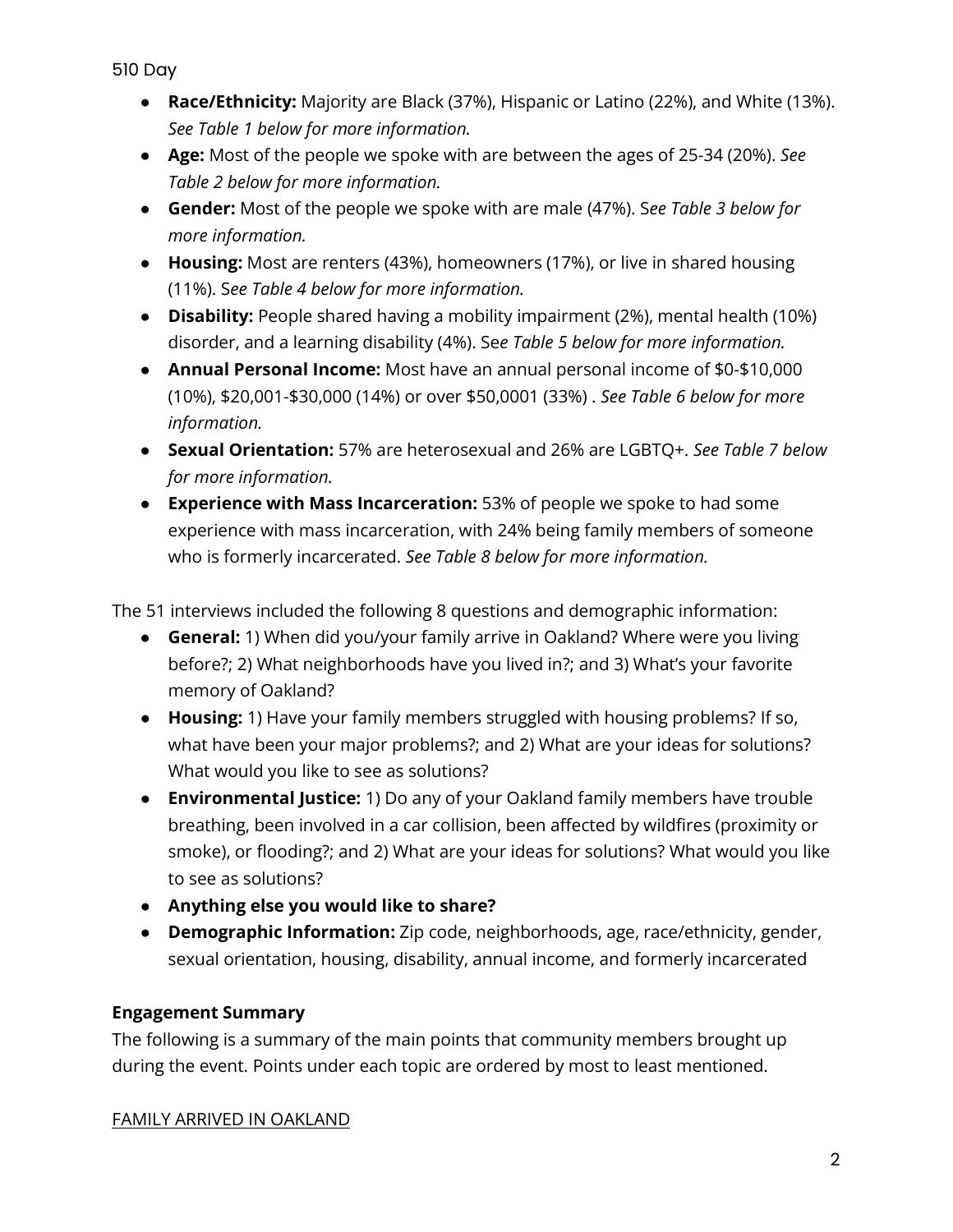- A majority of individuals that we spoke to shared that their families arrived between 2000-2010 (24%) and 2011-2020 (16%). See Table 9 below for more information.
- Most people had previously been living in the Bay Area (31%), West Coast (23%), or internationally (23%). Bay Area locations included: San Francisco, El Cerrito, Berkeley, Vallejo, Antioch, Hayward, Pittsburg, Marin City, San Jose, and East Palo Alto.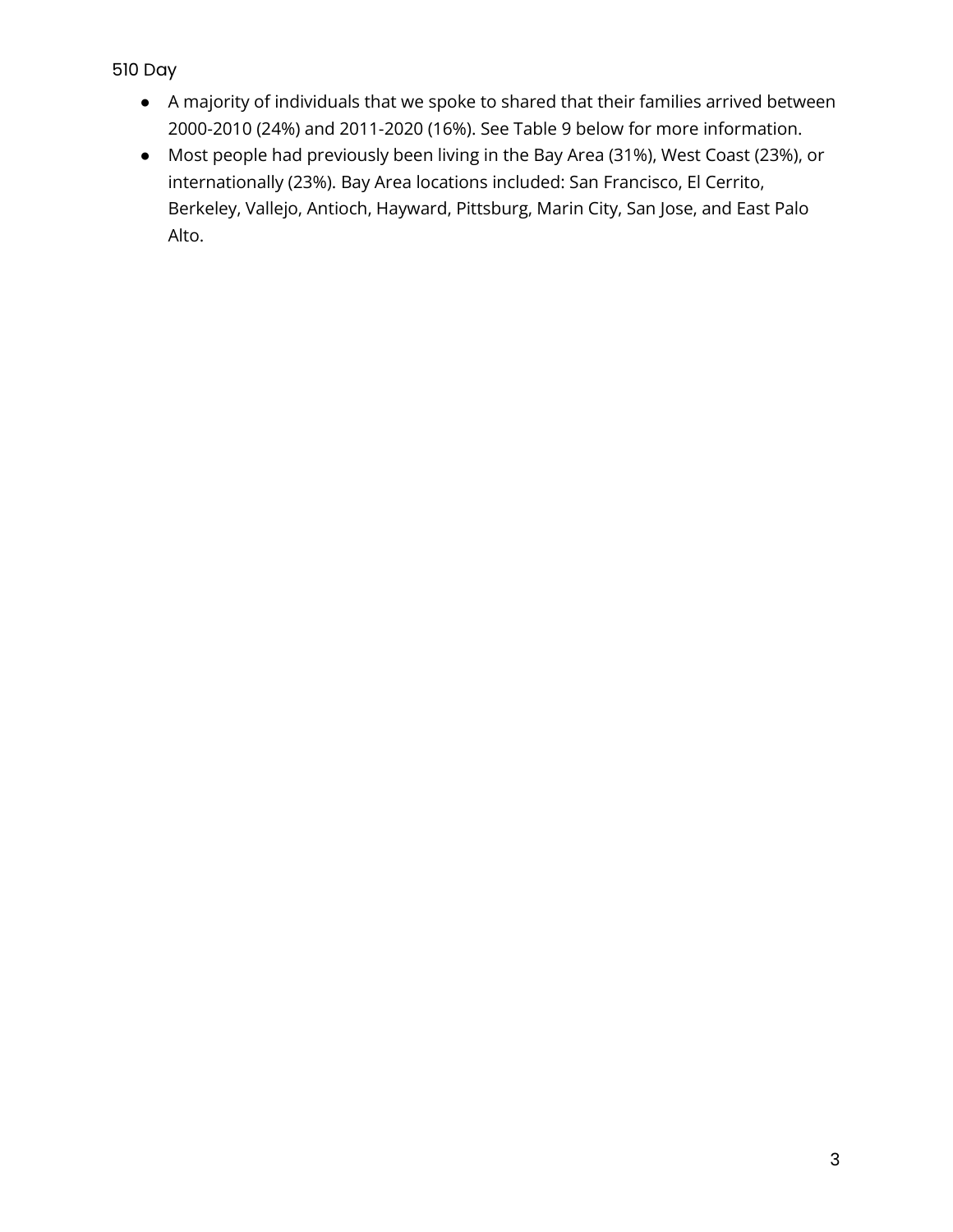#### A FAVORITE MEMORY OF OAKLAND

*"Oakland culture is the people. Losing people means losing culture."*

- **Culture:** Many appreciate community events like festivals at the Lake, Malcolm X Jazz Arts Festival, Xicana Moratorium Day, First Fridays, and Cinco de Mayo at San Antonio Park. Exploring neighborhoods through activities like the Black Liberation Tour and seeing murals and performance arts. Many spoke fondly of Oakland pride through sports and enjoying A's, Raiders, and Warriors games.
- **People and Community:** People, community and culture. Many mentioned the long history of art and artists including the Hyphy Movement. Some described Oakland as both the origin and continued opportunity for art and culture. Recognizing the history and present of community mobilization and activism with inspiration in organizations like the Black Panthers.
- **Parks and nature:** Many described Lake Merritt as a center for their community and personal gathering, celebration and wellness.

#### HOUSING

*"My folks lost their home during the housing crisis but late in 2012. After that, my folks lived in an overcrowded duplex."*

#### **HOUSING AFFORDABILITY:**

- **Issues:**
	- **Renters** shared how affordable housing is not affordable and renters are faced with needing to move or relocate due to overpricing**.**
	- **Aspiring homeowners** have limited opportunities unless they come from a higher income background.
	- **Overall**, people expressed how housing is unaffordable for everyone, even those with full time jobs. This connects to a major issue with fair and living wages. The living wage is influenced by how expensive the housing is and people are unable to find an income to sustain themselves. Respondents also shared how green gentrification and academic institutions are connected with displacement.

#### ● **Solutions**

- Increase affordable housing units and rent-controlled affordable housing
- Utilize currently developed and underdeveloped land
- Increase Section 8 housing and subsidized housing
- Implement assistance to help 1st time homeowners
	- Implement the Tenant Opportunity to Purchase Act (TOPA) as proposed by Moms 4 Housing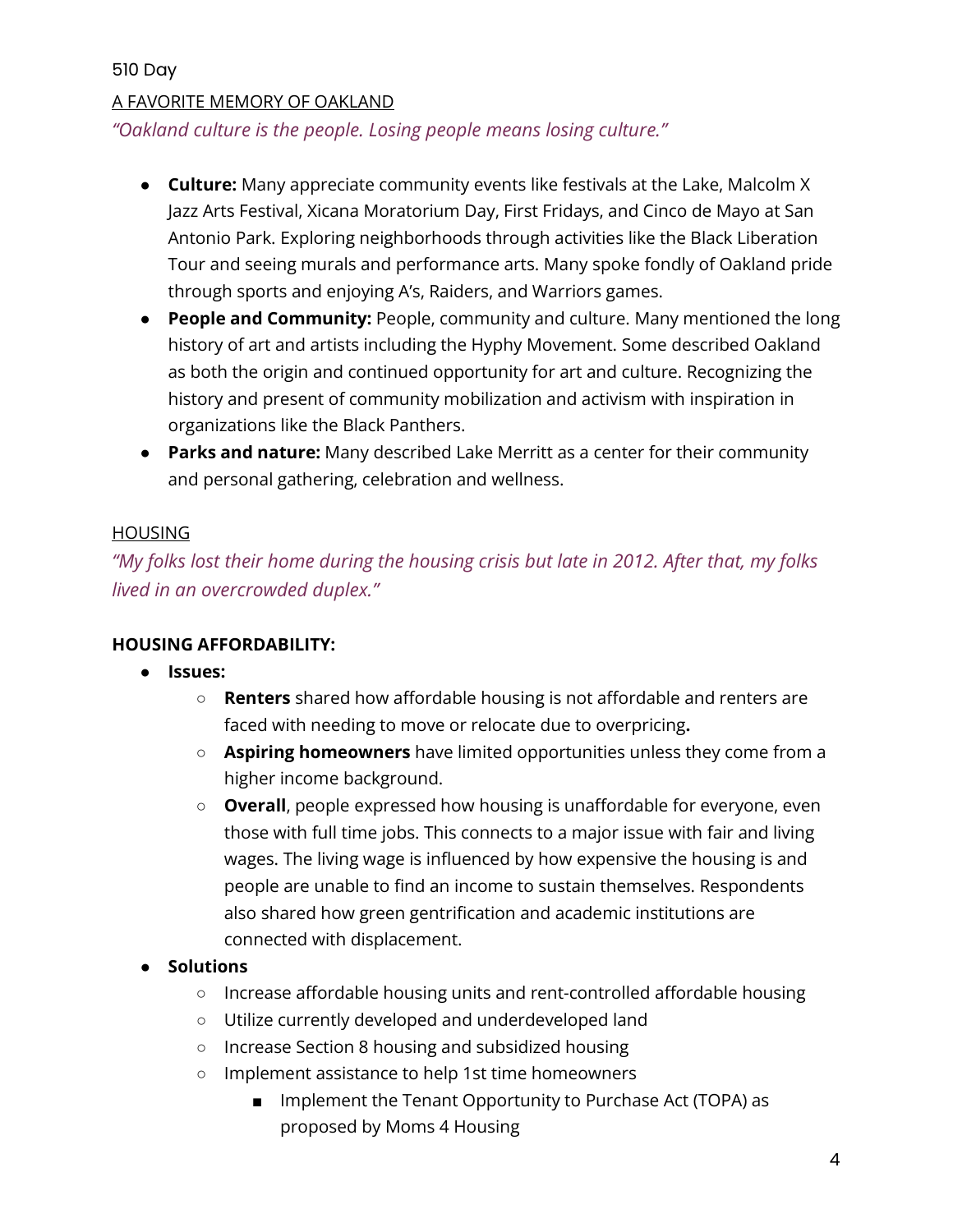○ Improve tenant protections with eviction limits and rent control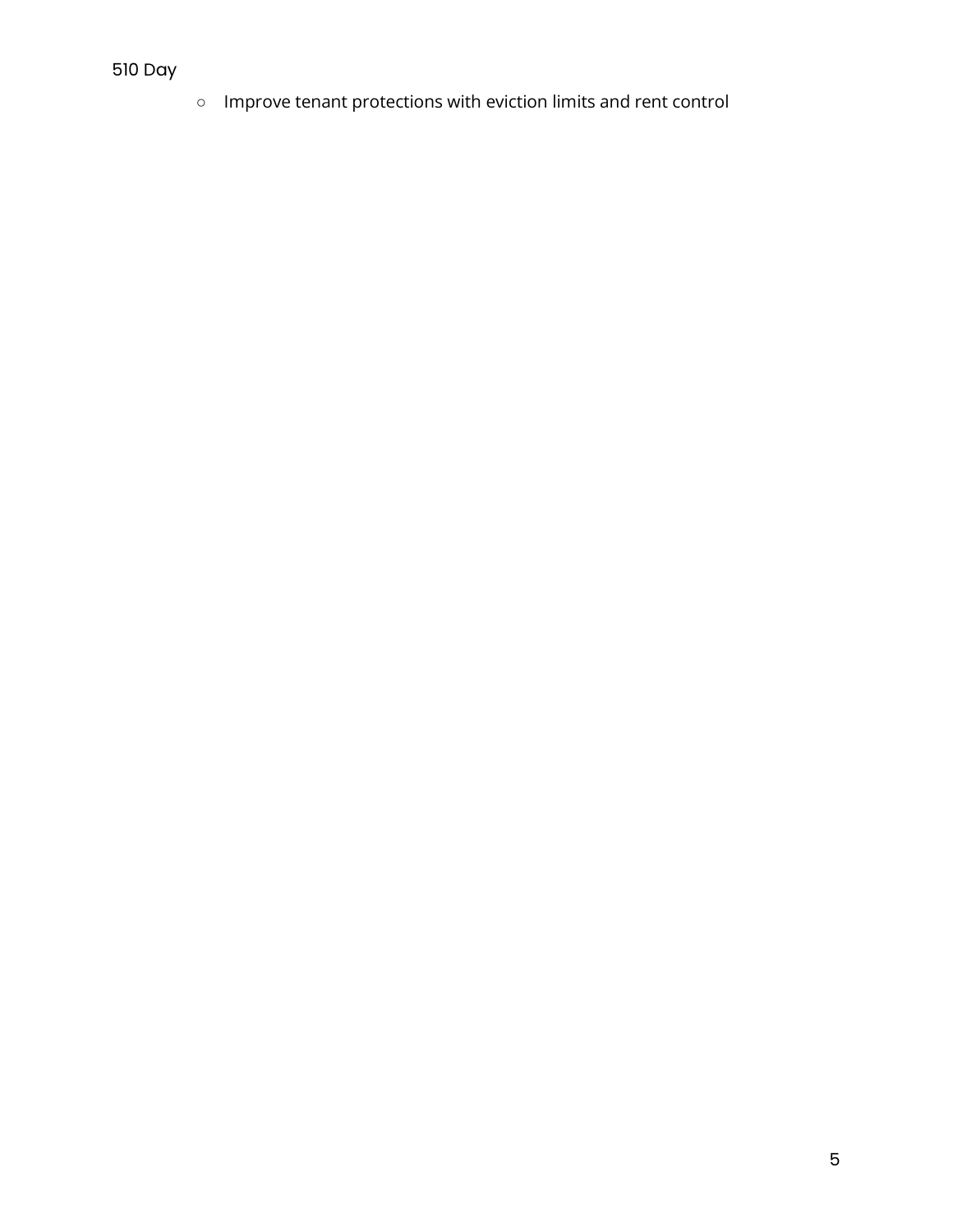## **ZONING AND BUILDING HOUSING:**

- **Issue**: Not enough housing and need more options for the unhoused
- **Solutions**:
	- Increase density and remove single-family zoning
	- Mixed-use development in East Oakland
	- Height restrictions removed, particularly in Foothill, International Boulevard corridors and along High Street
	- Prioritize transforming city blocks
	- More cooperative and cooperatively owned housing

### **RESOURCES AND EDUCATION:**

- **Issues:**
	- Barriers to receiving housing due to credit history
	- Limited financial literacy resources
	- Little to no resources and housing options for formerly incarcerated persons
- **Solutions**
	- Create and expand financial literacy and education in low-income communities through City programs and partnerships

#### **HOUSING HABITABILITY**

- **Issues:** 
	- Low-maintained apartment units and slumlords
	- Neighborhoods with limited access to basic needs
		- Grocery stores and public transportation
- **Solutions:**
	- Prioritize access to community schools
	- Prioritize community assets such as recreation centers and parks

#### **EQUITY:**

- **Issues:**
	- Long history of policies that furthered displacement of people of color
	- Racial discrimination in bank lending
- **Solutions:**
	- Right to Return to address historical and ongoing displacement

## ENVIRONMENTAL JUSTICE

*"Cut down on gas/electricity with not necessarily regulation but education. [Create the] opportunity for people to conserve and provide incentivizes"*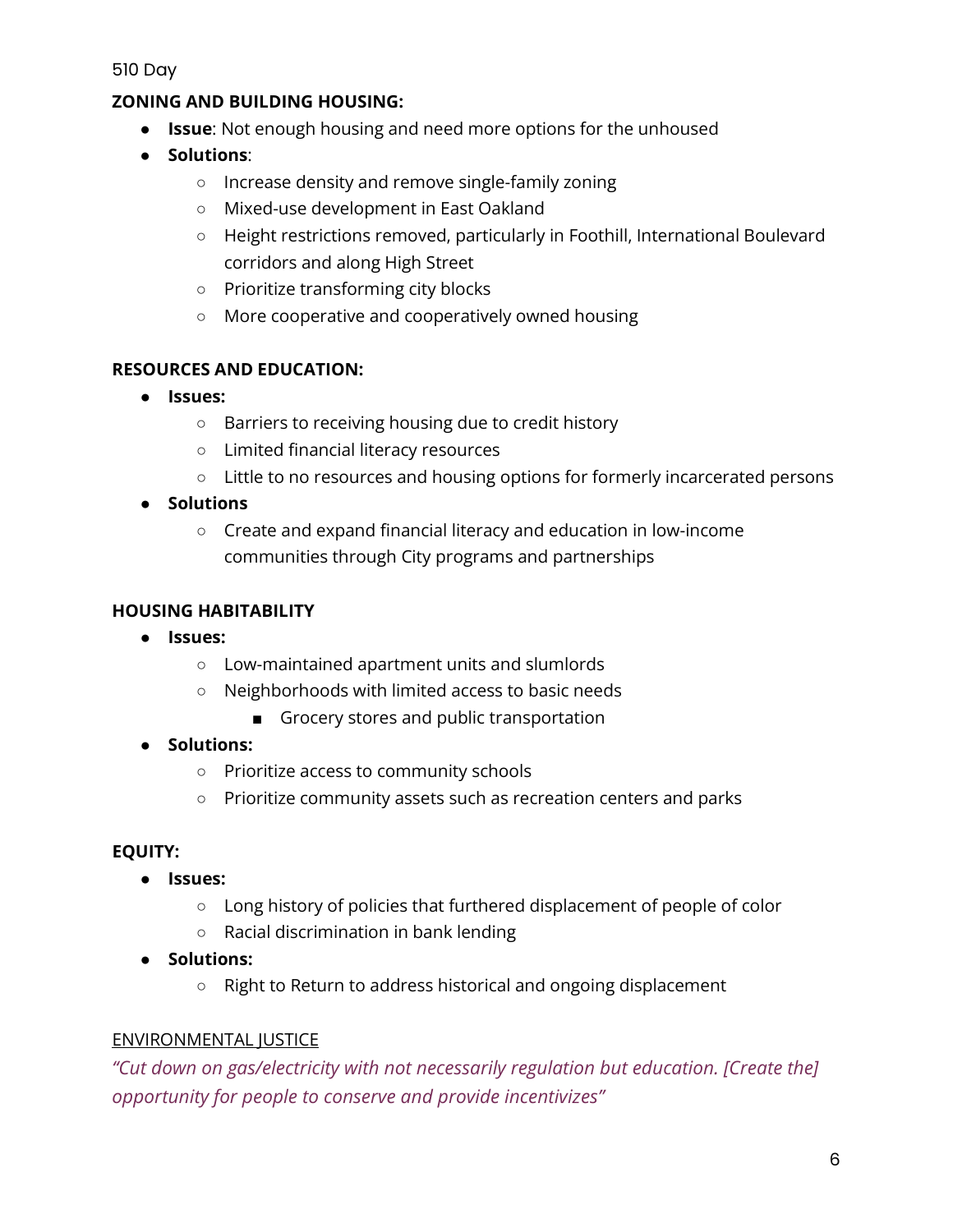### **WILDFIRES:**

- **Issues:**
	- Needing to evacuate, temporary or permanent displacement
		- People with higher income can afford to evacuate, but many cannot
	- Exacerbated respiratory issues
		- A large potential of respondents stated asthma or respiratory issues for themselves or family, which was worsened because of wildfires
	- Power outages
- **Solutions:**
	- Prioritize wildfire prevention
		- Sacred burning and indigenous practices as a preventative strategy to prevent uncontrolled fires
	- Fire banking

### **CARS AND COLLISIONS:**

- **Issues:**
	- Classifying street safety as a major safety issue
		- Street car collisions are high. Many of the participants noted they had experienced or knew of family members involved.
- **Solutions:**
	- Shift away from single occupancy vehicles and lessen car traffic

## **TRASH AND WASTE MANAGEMENT:**

- **Solutions**:
	- Regulate and enforce fines on illegal dumping and littering
	- Run trash pickup programs, specifically near housing, highways, and wetlands
	- Expand waste disposal with mandatory green bins
	- Relocate landfills away from residential areas and housing

## **PARKS AND GREEN SPACES**

- **Issues**:
	- Lack of green spaces, particularly in low-income neighborhoods
- **Solutions:**
	- Prioritize public land stewardship
	- Plant trees and support community gardens
	- Increase green jobs through careers in green spaces and street maintenance
	- Address pollution and contamination of wetlands by MLK park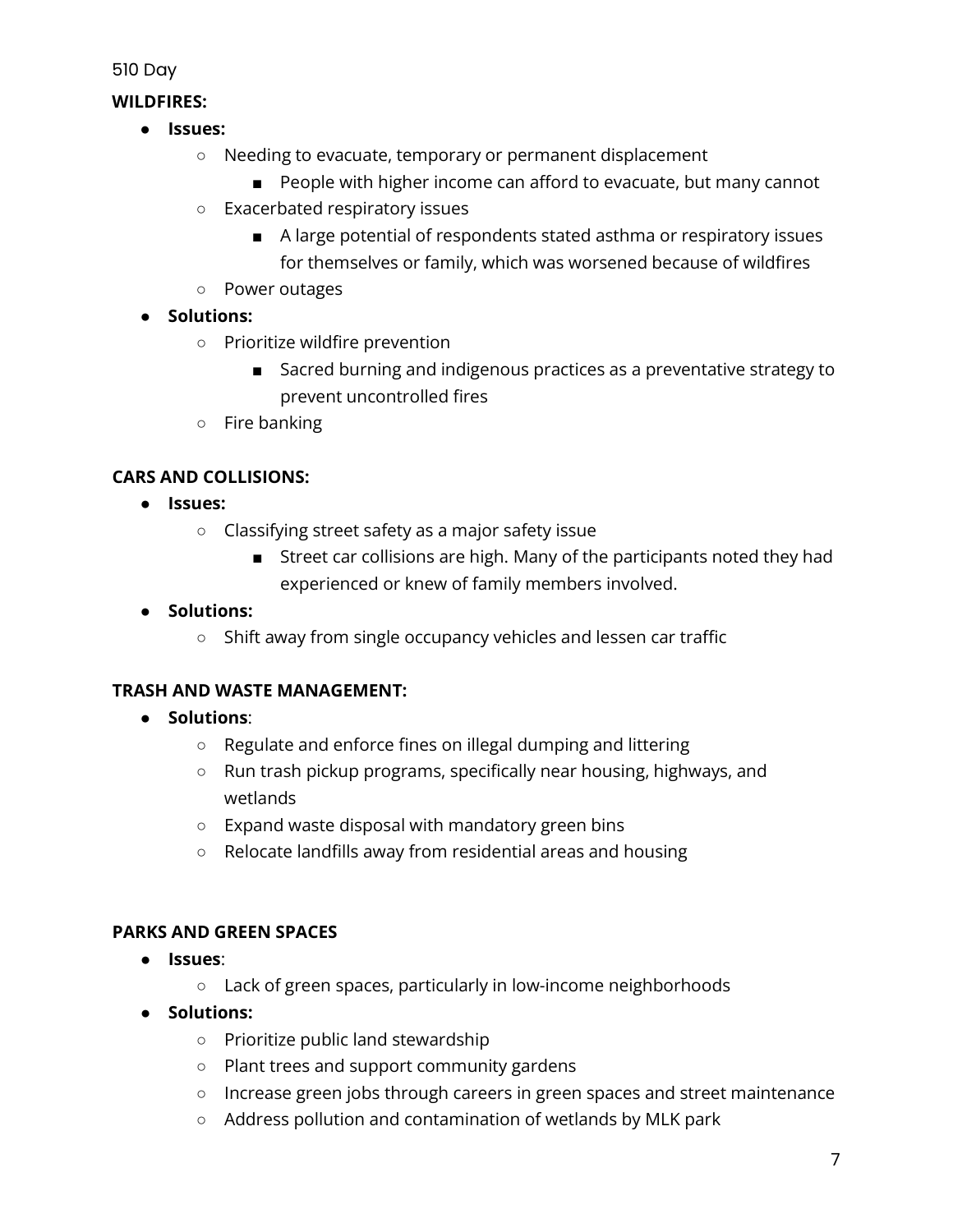- Clean Lake Merritt
- Build recreational spaces such as skate parks

### **INDUSTRIES**

- **Issues**:
	- Lead contamination in water
	- Safety issues with children around air quality and trash
- **Solutions:**
	- Relocate factories away from residential areas
	- Host trash cleanups particularly around homeless encampments

#### **WATER**

● **Issue**: Nearby pollution contaminates water quality and drinking water

### **FOOD ACCESS**

- **Issue:** Need healthy and affordable food sources, currently neighborhoods with majority fast food places and liquor stores particularly in low-income areas. Need to be more grocery department stores in East Oakland specifically.
- **Solutions:** More local agriculture and community gardens

## PUBLIC SAFETY, TRANSPORTATION, CITY INVEsingle-occupancy, AND HEALTHCARE "[Oakland is] losing culture by pushing out vendors."

#### **PUBLIC SAFETY AND POLICE**

- **Issues:**
	- Misidentification
	- Police brutality and homicides
	- Weak or no connection to the community
	- Police presence causing less traffic to local vendors
- **Solutions:**
	- Improve police-community relations
		- Requiring police to engage in 6 months minimum of work in the community between achieving badge
	- Decrease police presence near local vendors

## **TRANSPORTATION**

- **Issues:**
	- Highly congested streets and freeways
	- Increase in collisions, fatal, and nonfatal accidents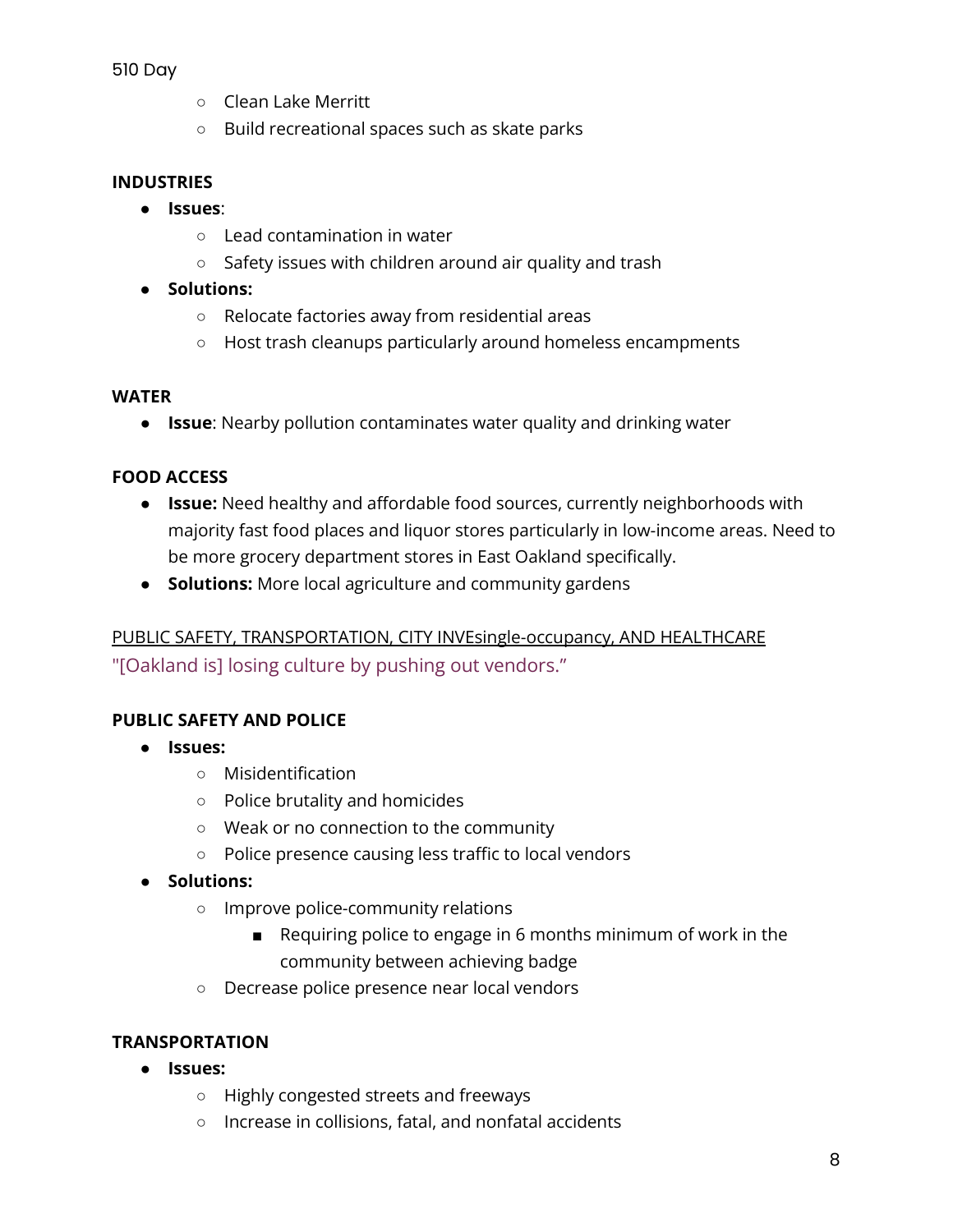- Air pollution particularly in residential areas nearby highways, creating and exacerbating respiratory conditions
- Transit inequity and affordability barriers with bus and BART

### ● **Solutions**

- Encourage hydrogen-powered buses
- Require City facilities and vehicles to be efficient
- Consider free public transit
- Transition to EVs with incentives and infrastructure support

### **CITY INVESTMENT**

- **Issues**:
	- Respondents expressed that existing residents are not being prioritized, particularly among gentrification from big tech and industries.
	- Public spaces must be prioritized as accessible spaces

### ● **Solutions:**

- Emphasize existing residents in policies and community engagement
- Financial investment for the unhoused and homeless, such as dedicated fundraising events
- Increase public restrooms

#### **ECONOMIC**

- **Solutions**:
	- Raise minimum wage
	- Support intentional employment opportunities for people of color in tech, law, and public service sectors

#### **HEALTHCARE**

- **Issue**: High medical bills and unaffordable health insurance
- **Solutions**:
	- Consider healthcare access on both a free and market-rate level
	- Support more doctors to be located in East Oakland

| <b>Race/Ethnicity</b>                      | Count | Percent |
|--------------------------------------------|-------|---------|
| Black/African American                     | 20    | 37.0%   |
| Hispanic or Latino (non<br>white or Black) | 12    | 22.2%   |
| Decline to state                           |       | 13.0%   |

#### Table 1. Engagement by Race/Ethnicity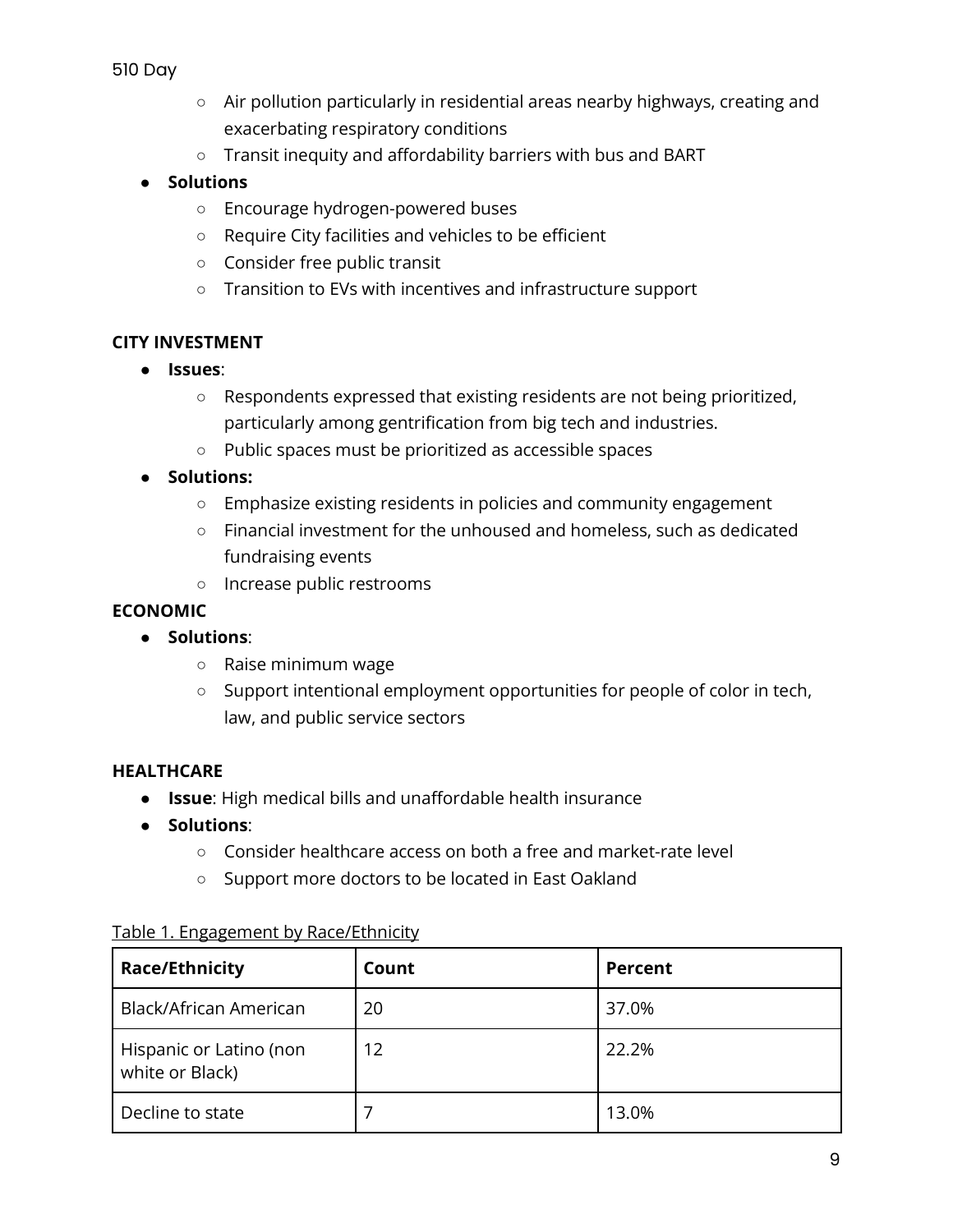| White/European                                     | 7              | 13.0% |
|----------------------------------------------------|----------------|-------|
| Multi-racial                                       | 3              | 5.6%  |
| Asian                                              | $\overline{2}$ | 3.7%  |
| Caribbean Islander                                 | 1              | 1.9%  |
| Native American/Indigenous   1<br>or Alaska Native |                | 1.9%  |
| Native Hawaiian/Pacific<br>Islander                | 1              | 1.9%  |
| Middle Eastern                                     | 0              | 0.0%  |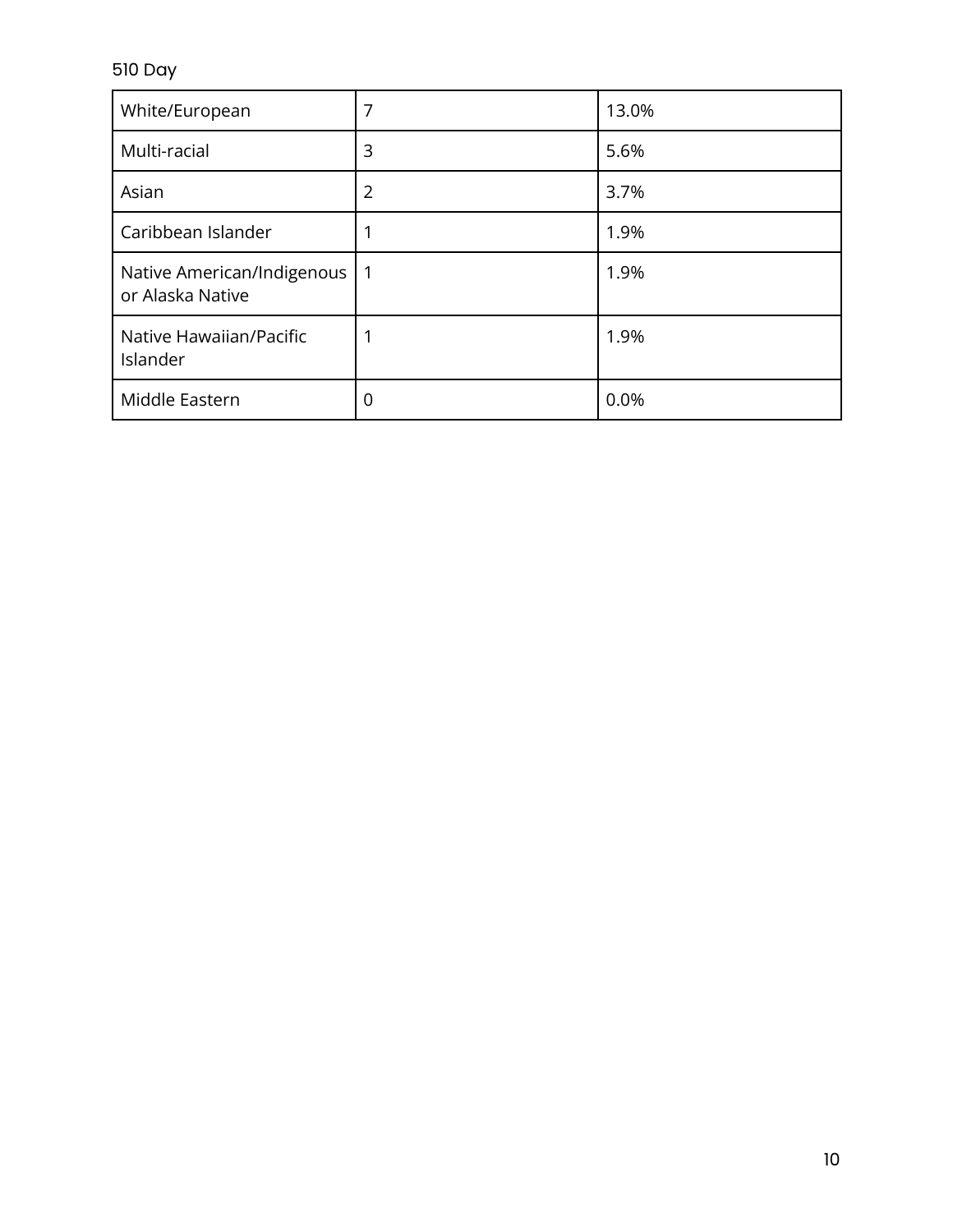## Table 2. Engagement by Age

| Age              | Count          | <b>Percent</b> |
|------------------|----------------|----------------|
| $12 - 17$        | $\mathbf 0$    | 0.0%           |
| 18-24            | $\overline{4}$ | 7.8%           |
| 25-34            | 10             | 19.6%          |
| 35-44            | 5              | 9.8%           |
| 45-54            | 5              | 9.8%           |
| 55-64            | 1              | 2.0%           |
| $65+$            | 1              | 2.0%           |
| Decline to state | 25             | 49.0%          |
| Total            | 51             |                |

## Table 3. Engagement by Gender

| Gender           | Count | <b>Percent</b> |
|------------------|-------|----------------|
| Female           | 18    | 35.3%          |
| Male             | 24    | 47.1%          |
| Non-binary       | 4     | 7.8%           |
| Transgender      | 0     | 0.0%           |
| Intersex         | 0     | 0.0%           |
| Decline to state | 5     | 9.8%           |
| Total            | 51    |                |

## Table 4. Engagement by Housing

| <b>Housing</b>           | <b>Count</b> | Percent |
|--------------------------|--------------|---------|
| Rent                     | 24           | 45.3%   |
| Own                      |              | 17.0%   |
| Shared housing with      |              |         |
| family/roommates/partner | 6            | 11.3%   |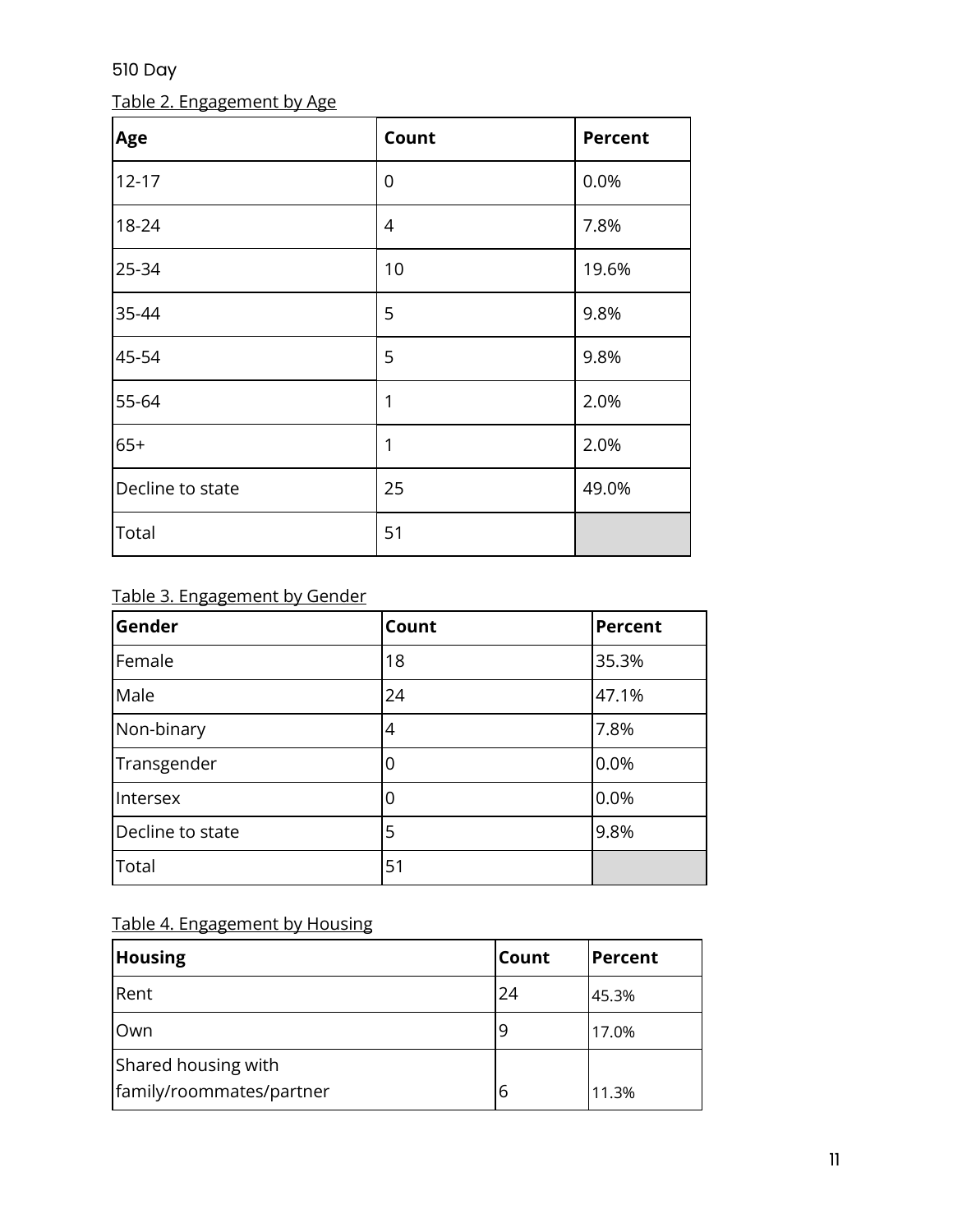| Temporary with friends/family |    | 3.8%  |
|-------------------------------|----|-------|
| Mobile housing/unhoused       |    | 1.9%  |
| Temporary (in shelter, hotel) |    | 1.9%  |
| Decline to state              | 10 | 18.9% |

## Table 5. Engagement by Disability

| <b>Disability</b>                            | Count          | Percent |
|----------------------------------------------|----------------|---------|
| A mobility impairment                        |                | 1.9%    |
| A mental health disorder                     | 5              | 9.6%    |
| A sensory impairment (vision or hearing)     | 0              | $0.0\%$ |
| A learning disability (e.g., ADHD, dyslexia) | $\overline{2}$ | 3.9%    |
| Decline to state                             | .42            | 80.8%   |
| l None                                       |                | 3.9%    |

## Table 6. Engagement by Annual Personal Income

| Annual Personal Income | Count | <b>Percent</b> |
|------------------------|-------|----------------|
| \$0-\$10,000           | 5     | 9.8%           |
| \$10,001-\$20,000      | 2     | 3.9%           |
| \$20,001-\$30,000      | 7     | 13.7%          |
| \$30,001-\$40,000      | 2     | 3.9%           |
| \$40,001-\$50,000      | 1     | 2.0%           |
| \$50,001+              | 17    | 33.3%          |
| Decline to state       | 27    | 33.3%          |
| Total                  | 51    |                |

## Table 7. Engagement by Sexual Orientation

| <b>Sexual Orientation</b> | Count | Percent |
|---------------------------|-------|---------|
| Decline to state          |       | 17.7%   |
| Heterosexual              | 29    | 56.9%   |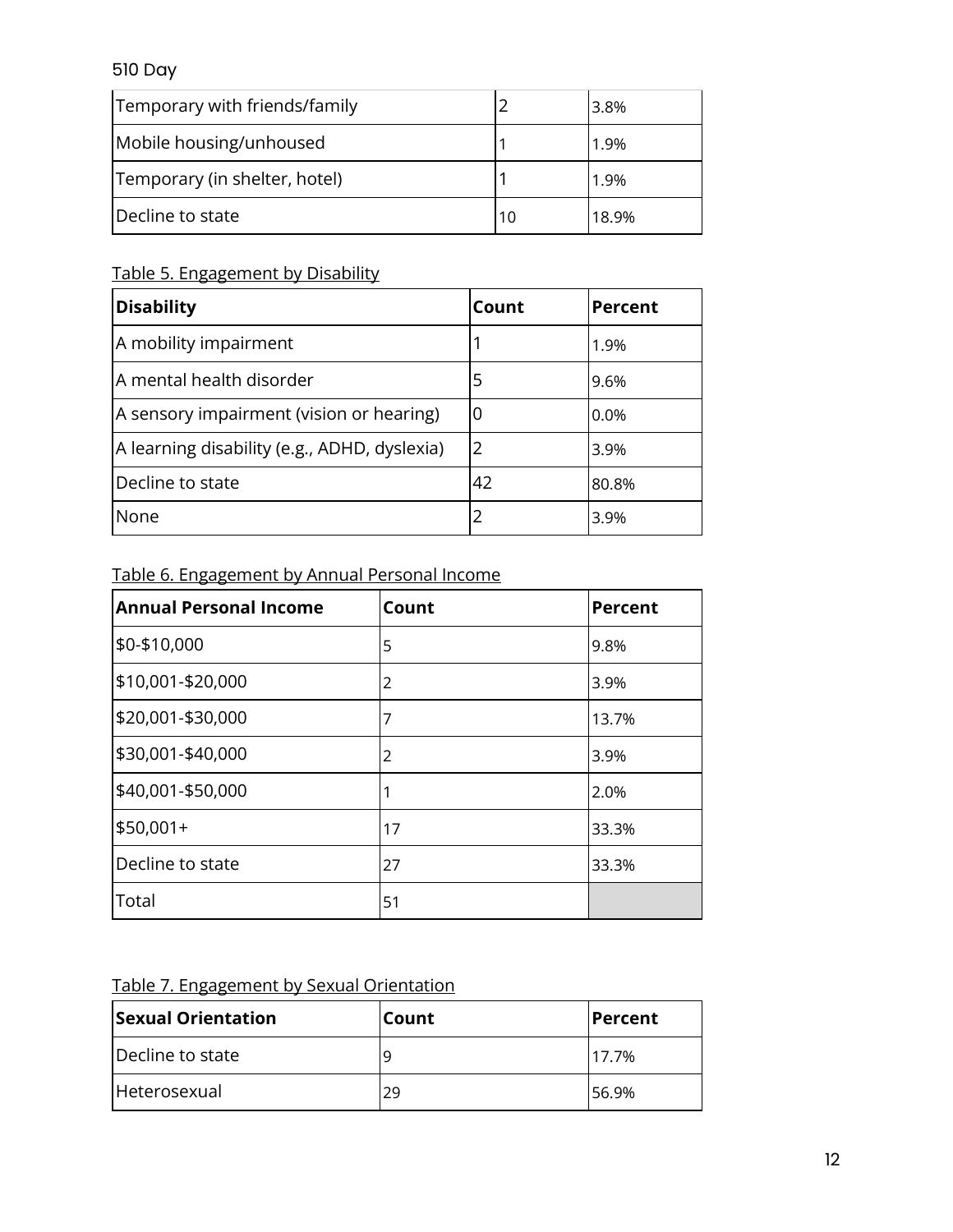| Queer    | כ | 9.8% |
|----------|---|------|
| Bisexual | 4 | 7.8% |
| Lesbian  | 3 | 5.9% |
| Gay      |   | 2.0% |